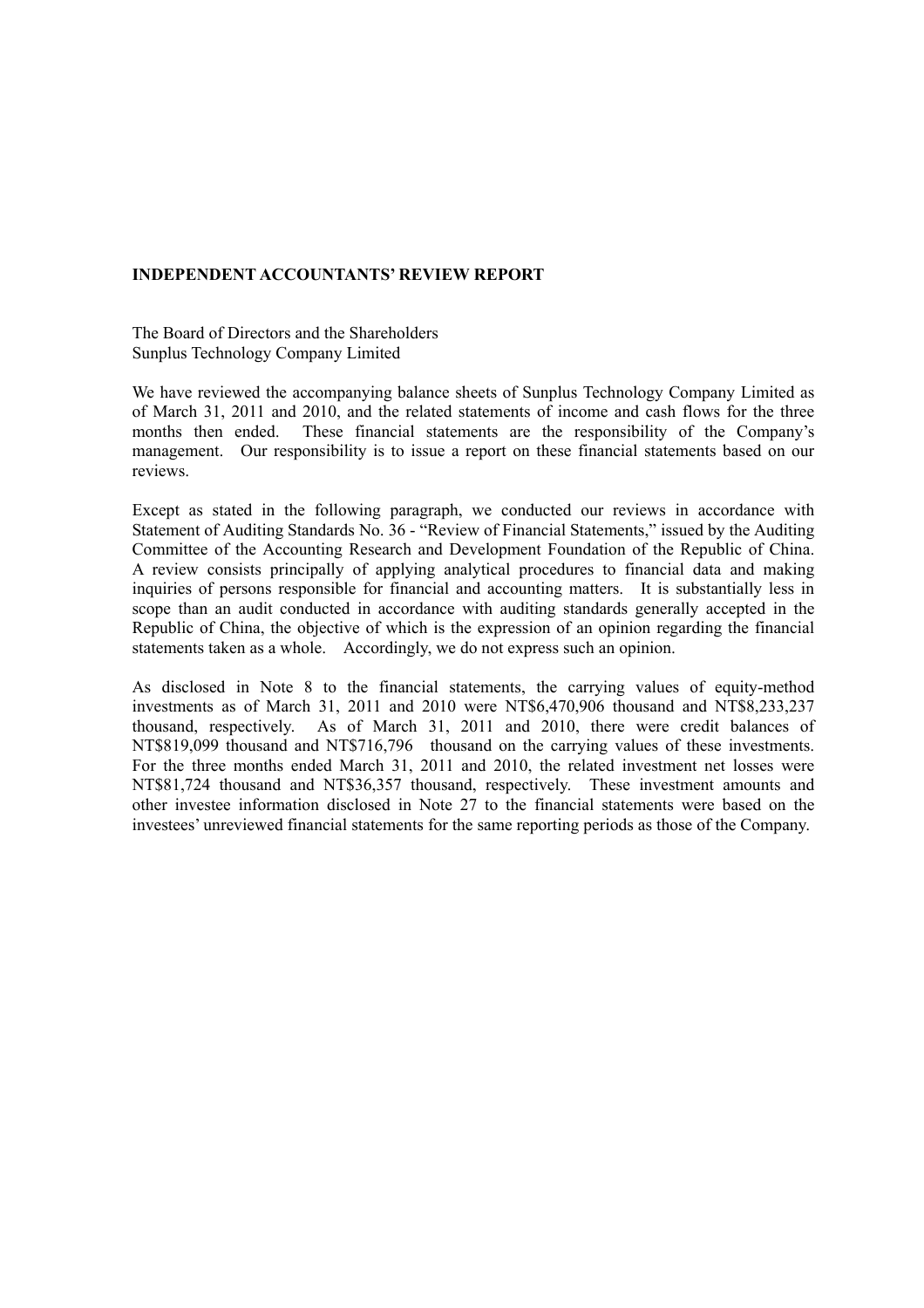Based on our reviews, except for the adjustments that might have been determined to be necessary had the equity-method investees' financial statements mentioned in the preceding paragraph been reviewed, we are not aware of any material modifications that should be made to the financial statements of Sunplus Technology Company Limited as of and for the three months ended March 31, 2011, and 2010 referred to in the first paragraph for them to be in conformity with the Guidelines Governing the Preparation of Financial Reports by Securities Issuers, requirements of the Business Accounting Law and Guidelines Governing Business Accounting relevant to financial accounting standards, and accounting principles generally accepted in the Republic of China.

April 18, 2011

#### *Notice to Readers*

*The accompanying financial statements are intended only to present the financial position, results of operations and cash flows in accordance with accounting principles and practices generally accepted in the Republic of China and not those of any other jurisdictions. The standards, procedures and practices to review such financial statements are those generally accepted and applied in the Republic of China.* 

*For the convenience of readers, the accountants' review report and the accompanying financial statements have been translated into English from the original Chinese version prepared and used*  in the Republic of China. If there is any conflict between the English version and the original *Chinese version or any difference in the interpretation of the two versions, the Chinese-language accountants' review report and financial statements shall prevail.*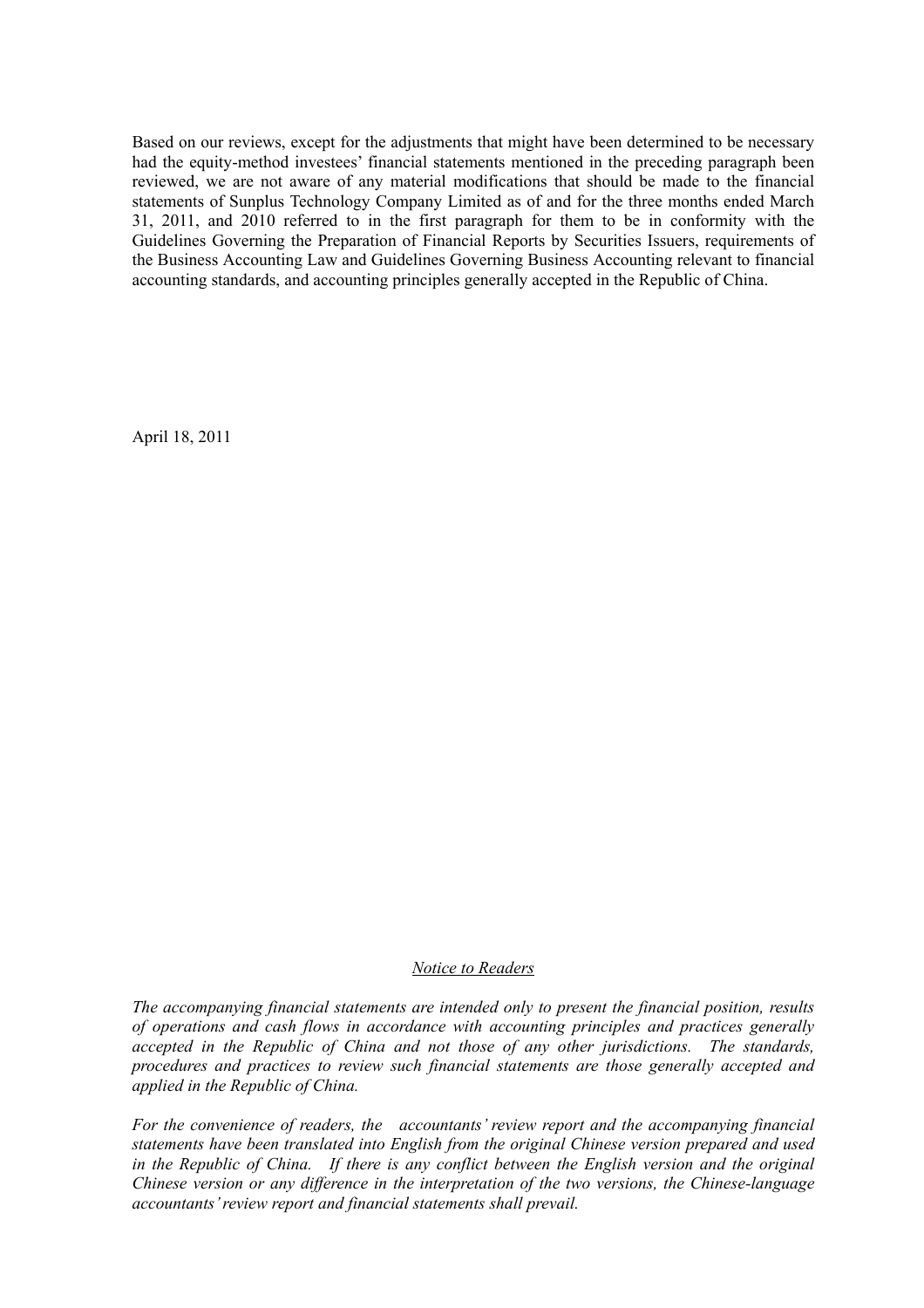# **BALANCE SHEETS MARCH 31, 2011 AND 2010 (In Thousands of New Taiwan Dollars, Except Par Value) (Reviewed, Not Audited)**

|                                                               | 2011<br>2010             |                          |              |                            | 2011                                                         |              | 2010                       |              |                            |
|---------------------------------------------------------------|--------------------------|--------------------------|--------------|----------------------------|--------------------------------------------------------------|--------------|----------------------------|--------------|----------------------------|
| <b>ASSETS</b>                                                 | Amount                   | $\%$                     | Amount       | $\frac{0}{0}$              | <b>LIABILITIES AND SHAREHOLDERS' EQUITY</b>                  | Amount       | $\frac{0}{0}$              | Amount       | $\frac{0}{0}$              |
| <b>CURRENT ASSETS</b>                                         |                          |                          |              |                            | <b>CURRENT LIABILITIES</b>                                   |              |                            |              |                            |
| Cash (Note 4)                                                 | \$1,799,710              | 12                       | \$1,504,263  | $\mathbf Q$                | Short-term bank loans (Note 13)                              | S<br>224,910 |                            | S            |                            |
| Available-for-sale financial assets - current (Notes 2 and 5) | 506,982                  | $\overline{3}$           | 1,566,031    | 10                         | Accounts payable (Note 22)                                   | 344,296      | $\overline{2}$             | 823,803      | 5                          |
| Accounts receivable, net (Notes 2, 6 and 22)                  | 738,535                  | .5                       | 1,228,668    | $\mathbf{\hat{z}}$         | Income tax payable (Notes 2 and 19)                          | 262,708      | $\overline{2}$             | 268,186      | 2                          |
| Other receivables                                             | 114,679                  |                          | 145.826      |                            | Accrued expenses (Note 22)                                   | 237,770      | 2                          | 201,630      | $\mathbf{1}$               |
| Other receivables-related parties (Note 22)                   | 405,234                  | 3                        | 161,622      |                            | Long-term bank loans - current portion (Notes 14 and 23)     | 528,000      | $\Delta$                   | 625,000      | $\overline{4}$             |
| Inventories (Notes 2 and 7)                                   | 1,188,647                | 8                        | 942,680      | 6                          | Deferred royalty income (Notes 2, 11 and 22)                 | 11,772       |                            | 11,772       |                            |
| Deferred income tax assets (Notes 2 and 19)                   | 89,808                   | $\overline{\phantom{a}}$ | 54,814       |                            | Other current liabilities (Notes 2 and 8)                    | 826,589      | $\overline{5}$             | 724,481      | $\overline{\phantom{0}}$ 4 |
| Other current assets                                          | 43,782                   | $\overline{\phantom{a}}$ | 54,761       |                            |                                                              |              |                            |              |                            |
|                                                               |                          |                          |              |                            | Total current liabilities                                    | 2,436,045    | - 16                       | 2,654,872    | 16                         |
| Total current assets                                          | 4,887,377                | 32                       | 5,658,665    | $-35$                      |                                                              |              |                            |              |                            |
|                                                               |                          |                          |              |                            | LONG-TERM BANK LOANS, NET OF CURRENT PORTION (Notes          |              |                            |              |                            |
|                                                               |                          |                          |              |                            | 14 and 23)                                                   |              |                            | 728,000      |                            |
| <b>LONG-TERM INVESTMENTS</b>                                  |                          |                          |              |                            |                                                              |              |                            |              |                            |
|                                                               |                          |                          |              |                            | <b>OTHER LIABILITIES</b>                                     |              |                            |              |                            |
| Equity-method investments (Notes 2 and 8)                     | 6,470,906                | 43                       | 8,233,237    | 51                         | Deferred income (Notes 2, 11 and 22)                         |              |                            | 28,889       |                            |
| Prepayments for long-term investments in stocks (Note 8)      | 211,060                  | 2                        |              | $\overline{\phantom{a}}$   |                                                              | 17,117       |                            |              |                            |
| Available-for-sale financial assets (Notes 2 and 5)           | 1,962,609                | 13                       | 263,819      | 2                          | Accrued pension liability (Notes 2 and 15)                   | 53,795       | - 1                        | 56,500       |                            |
| Financial assets carried at cost (Notes 2 and 9)              | 21,111                   | $\sim$                   | 35.556       | $\sim$ 100 $\pm$           | Guarantee deposits                                           | 138.875      | $\overline{1}$             | 150.036      | $-1$                       |
| Total long-term investments                                   | 8,665,686                | 58                       | 8,532,612    | 53                         | Total other liabilities                                      | 209,787      | $\overline{\phantom{0}}^2$ | 235,425      |                            |
| PROPERTIES (Notes 2, 10 and 23)                               |                          |                          |              |                            | <b>Total liabilities</b>                                     | 2,645,832    | - 18                       | 3,618,297    | $-22$                      |
| Cost                                                          |                          |                          |              |                            |                                                              |              |                            |              |                            |
| <b>Buildings</b>                                              | 795,683                  | 5                        | 795,683      | 5                          | SHAREHOLDERS' EQUITY (Notes 2, 16 and 17)                    |              |                            |              |                            |
| Auxiliary equipment                                           | 192,052                  |                          | 189.522      |                            | Capital stock - NT\$10.00 par value                          |              |                            |              |                            |
| Machinery and equipment                                       | 381,764                  | $\overline{\mathbf{3}}$  | 420.658      | $\overline{\mathbf{3}}$    | Authorized - 1.200.000 thousand shares                       |              |                            |              |                            |
| Testing equipment                                             | 342,701                  | $\overline{2}$           | 350,692      | $\overline{2}$             | Issued and outstanding - 596,910 thousand shares             | 5,969,099    | 40                         | 5,969,099    | 37                         |
| Transportation equipment                                      | 1,209                    | $\overline{\phantom{a}}$ | 2,463        | $\overline{\phantom{a}}$   | Capital surplus                                              |              |                            |              |                            |
| Furniture and fixtures                                        | 75.365                   |                          | 97,283       | $\overline{\phantom{a}}$   | Additional paid-in capital - share issuance in excess of par | 709.215      | 5                          | 709,215      | $\overline{4}$             |
| Leasehold improvements                                        | 89                       |                          | 89           |                            | Treasury stock transactions                                  | 68,357       | $\sim$                     | 68,357       | $\mathbf{1}$               |
| Total cost                                                    | 1,788,863                | $\overline{12}$          | 1,856,390    | -11                        | Merger and others                                            | 1,073,719    | $\overline{7}$             | 1,107,276    | $7\overline{ }$            |
| Less: Accumulated depreciation                                | 1,014,717                | $7\phantom{.0}$          | 1,031,926    | -6                         | Retained earnings                                            |              |                            |              |                            |
| Construction in progress and prepayments for equipment        |                          |                          | 1,329        |                            | Legal reserve                                                | 2,372,631    | 16                         | 2,334,480    | 14                         |
|                                                               | $\overline{\phantom{a}}$ | $\sim$ $\sim$            |              | $\overline{\phantom{a}}$   | Special reserve                                              |              |                            | 428,914      | $\overline{3}$             |
|                                                               |                          |                          |              |                            |                                                              |              | 17                         |              |                            |
| Net properties                                                | 774,146                  | $\overline{\phantom{0}}$ | 825,793      | $-5$                       | Unappropriated earnings<br>Other                             | 2,554,694    |                            | 1,851,459    | 12                         |
| INTANGIBLE ASSETS, NET (Notes 2 and 11)                       | 243,299                  | $\overline{\phantom{0}}$ | 275,462      | $\overline{\phantom{0}}^2$ | Cumulative translation adjustments                           | 1,785        | $\overline{\phantom{a}}$   | 98,737       | $\mathbf{1}$               |
|                                                               |                          |                          |              |                            | Unrealized gain (loss) on financial assets                   | (226, 508)   | (2)                        | 18,560       | $\sim$                     |
| <b>OTHER ASSETS</b>                                           |                          |                          |              |                            | Treasury stock (at cost) - 8,475 thousand shares in 2011 and |              |                            |              |                            |
| Rental assets, net (Notes 2, 22 and 23)                       | 149,602                  |                          | 153,128      |                            | 3,560 thousand shares in 2010                                | (155, 236)   | (1)                        | (63, 401)    | (1)                        |
| Deferred charges and others (Notes 2 and 12)                  | 108,581                  |                          | 157,854      |                            |                                                              |              |                            |              |                            |
| Deferred income tax assets (Notes 2 and 19)                   | 184,897                  |                          | 537,479      | $\overline{\mathbf{3}}$    | Total shareholders' equity                                   | 12,367,756   | 82                         | 12.522.696   | $-78$                      |
|                                                               |                          |                          |              |                            |                                                              |              |                            |              |                            |
| Total other assets                                            | 443.080                  | $\overline{\phantom{a}}$ | 848.461      | $5^{\circ}$                |                                                              |              |                            |              |                            |
| <b>TOTAL</b>                                                  | \$15.013.588             | 100                      | \$16.140.993 | 100                        | <b>TOTAL</b>                                                 | \$15.013.588 | 100                        | \$16.140.993 | 100                        |

| 2011 | 2010                     |              |                            |                                                              | 2011         |                            | 2010         |                |
|------|--------------------------|--------------|----------------------------|--------------------------------------------------------------|--------------|----------------------------|--------------|----------------|
| ıt.  | $\frac{0}{0}$            | Amount       | $\frac{0}{6}$              | <b>LIABILITIES AND SHAREHOLDERS' EQUITY</b>                  | Amount       | $\frac{0}{0}$              | Amount       | $\frac{0}{0}$  |
|      |                          |              |                            | <b>CURRENT LIABILITIES</b>                                   |              |                            |              |                |
| 710  | 12                       | \$1,504,263  | 9                          | Short-term bank loans (Note 13)                              | S<br>224,910 | -1                         | S            |                |
| 982  | 3                        | 1,566,031    | 10                         | Accounts payable (Note 22)                                   | 344,296      | $\overline{c}$             | 823,803      | 5              |
| 535  | 5                        | 1,228,668    | 8                          | Income tax payable (Notes 2 and 19)                          | 262,708      | 2                          | 268,186      | $\overline{c}$ |
| 679  | $\mathbf{1}$             | 145,826      | $\mathbf{1}$               | Accrued expenses (Note 22)                                   | 237,770      | $\overline{2}$             | 201,630      |                |
| 234  | 3                        | 161,622      | $\mathbf{1}$               | Long-term bank loans - current portion (Notes 14 and 23)     | 528,000      | $\overline{4}$             | 625,000      | $\overline{4}$ |
| 647  | 8                        | 942,680      | 6                          | Deferred royalty income (Notes 2, 11 and 22)                 | 11,772       |                            | 11,772       |                |
| 808  |                          | 54,814       |                            | Other current liabilities (Notes 2 and 8)                    | 826,589      | 5                          | 724,481      | $\overline{4}$ |
| 782  | $\overline{\phantom{a}}$ | 54,761       |                            |                                                              |              |                            |              |                |
|      |                          |              |                            | Total current liabilities                                    | 2,436,045    | 16                         | 2,654,872    | 16             |
| 377  | 32                       | 5,658,665    | 35                         |                                                              |              |                            |              |                |
|      |                          |              |                            | LONG-TERM BANK LOANS, NET OF CURRENT PORTION (Notes          |              |                            |              |                |
|      |                          |              |                            | 14 and 23)                                                   |              |                            | 728,000      | $\overline{5}$ |
|      |                          |              |                            |                                                              |              |                            |              |                |
| 906  | 43                       | 8,233,237    | 51                         | <b>OTHER LIABILITIES</b>                                     |              |                            |              |                |
| 060  | 2                        |              |                            | Deferred income (Notes 2, 11 and 22)                         | 17,117       |                            | 28,889       |                |
| 609  | 13                       | 263,819      | $\overline{2}$             | Accrued pension liability (Notes 2 and 15)                   | 53,795       | $\overline{1}$             | 56,500       |                |
| 111  | $\equiv$                 | 35,556       | $\overline{\phantom{a}}$   | Guarantee deposits                                           | 138,875      | - 1                        | 150,036      |                |
|      |                          |              |                            |                                                              |              |                            |              |                |
| 686  | $-58$                    | 8,532,612    | $-53$                      | Total other liabilities                                      | 209,787      | $\overline{\phantom{0}}^2$ | 235,425      |                |
|      |                          |              |                            |                                                              |              |                            |              |                |
|      |                          |              |                            | <b>Total liabilities</b>                                     | 2,645,832    | 18                         | 3,618,297    | 22             |
| 683  | 5                        | 795,683      | 5                          | SHAREHOLDERS' EQUITY (Notes 2, 16 and 17)                    |              |                            |              |                |
| 052  | 1                        | 189,522      | $\mathbf{1}$               | Capital stock - NT\$10.00 par value                          |              |                            |              |                |
| 764  | 3                        | 420,658      | 3                          | Authorized - 1,200,000 thousand shares                       |              |                            |              |                |
| 701  | $\overline{c}$           | 350,692      | $\overline{c}$             | Issued and outstanding - 596,910 thousand shares             | 5,969,099    | 40                         | 5,969,099    | 37             |
| 209  |                          | 2,463        |                            | Capital surplus                                              |              |                            |              |                |
| 365  | 1                        | 97,283       |                            | Additional paid-in capital - share issuance in excess of par | 709,215      | 5                          | 709,215      | 4              |
| 89   |                          | 89           |                            | Treasury stock transactions                                  | 68,357       | ÷,                         | 68,357       | $\mathbf{1}$   |
| 863  | 12                       | 1,856,390    | 11                         | Merger and others                                            | 1,073,719    | $\tau$                     | 1,107,276    | 7              |
| 717  | $7\phantom{.0}$          | 1,031,926    | 6                          | Retained earnings                                            |              |                            |              |                |
|      | $\equiv$                 | 1,329        |                            | Legal reserve                                                | 2,372,631    | 16                         | 2,334,480    | 14             |
|      |                          |              |                            | Special reserve                                              |              | $\sim$                     | 428,914      | 3              |
| 146  | $\overline{\phantom{0}}$ | 825,793      | $\overline{\phantom{0}}$   | Unappropriated earnings                                      | 2,554,694    | 17                         | 1,851,459    | 12             |
|      |                          |              |                            | Other                                                        |              |                            |              |                |
| 299  | $\overline{2}$           | 275,462      | $\overline{\phantom{0}}$ 2 | Cumulative translation adjustments                           | 1,785        | $\overline{\phantom{a}}$   | 98,737       | 1              |
|      |                          |              |                            | Unrealized gain (loss) on financial assets                   | (226, 508)   | (2)                        | 18,560       |                |
|      |                          |              |                            | Treasury stock (at cost) - 8,475 thousand shares in 2011 and |              |                            |              |                |
| 602  |                          | 153,128      | -1                         | 3,560 thousand shares in 2010                                | (155, 236)   | (1)                        | (63, 401)    | (1)            |
| 581  |                          | 157,854      |                            |                                                              |              |                            |              |                |
| 897  |                          | 537,479      | 3                          | Total shareholders' equity                                   | 12,367,756   | 82                         | 12,522,696   | 78             |
|      |                          |              |                            |                                                              |              |                            |              |                |
| 080  | $\overline{\mathbf{3}}$  | 848,461      | - 5                        |                                                              |              |                            |              |                |
|      |                          |              |                            |                                                              |              |                            |              |                |
| 588  | 100                      | \$16.140.993 | 100                        | <b>TOTAL</b>                                                 | \$15,013,588 | 100                        | \$16,140,993 | 100            |

The accompanying notes are an integral part of the financial statements.

(With Deloitte & Touche review report dated April 18, 2011)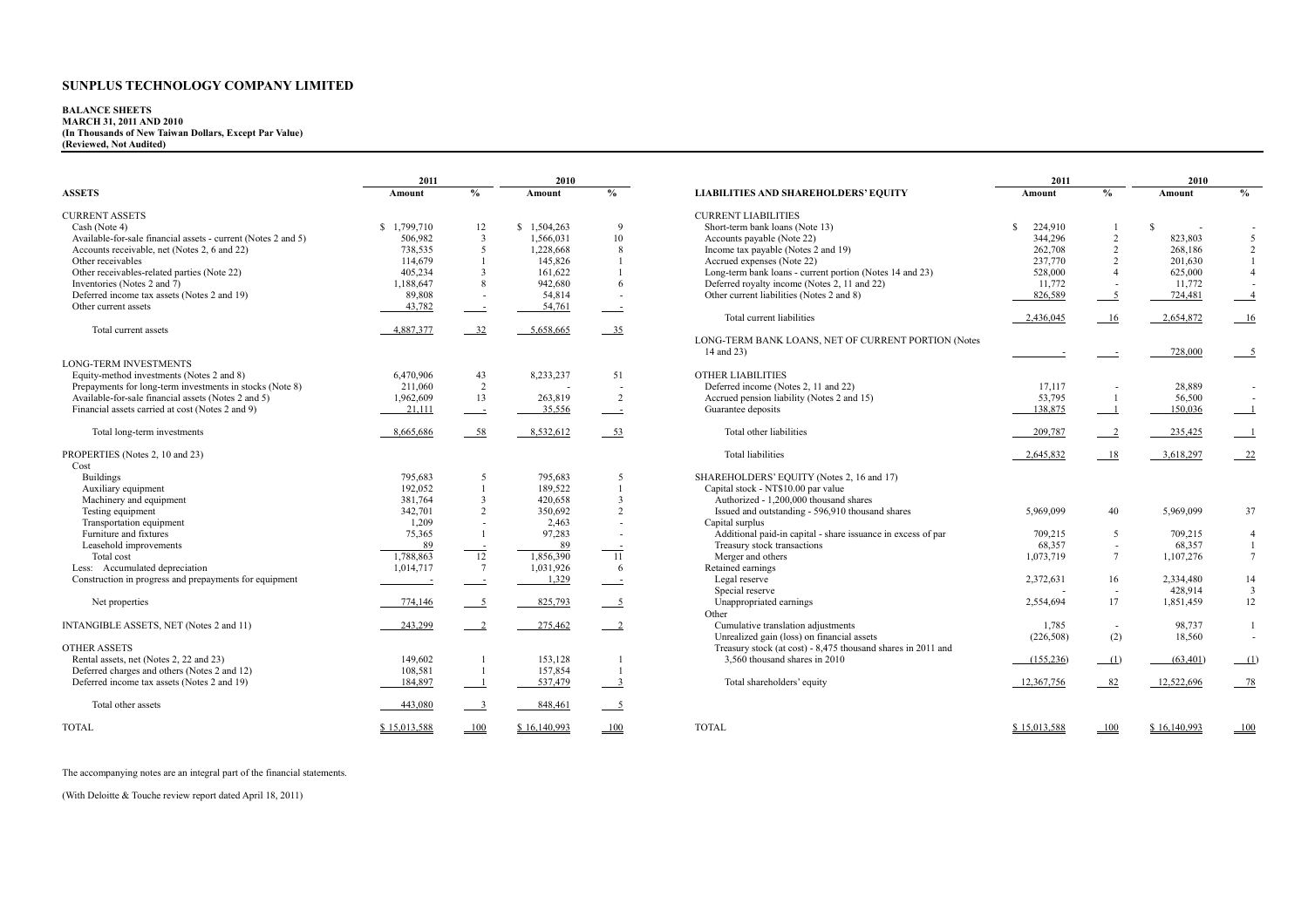# **STATEMENTS OF INCOME THREE MONTHS ENDED MARCH 31, 2011 AND 2010 (In Thousands of New Taiwan Dollars, Except Earnings Per Share) (Reviewed, Not Audited)**

|                                                                                                                    | 2011                        |                           | 2010                        |                                  |  |
|--------------------------------------------------------------------------------------------------------------------|-----------------------------|---------------------------|-----------------------------|----------------------------------|--|
|                                                                                                                    | <b>Amount</b>               | $\frac{0}{0}$             | <b>Amount</b>               | $\frac{0}{0}$                    |  |
| <b>GROSS SALES</b>                                                                                                 | 1,056,226<br>\$             |                           | \$1,689,293                 |                                  |  |
| SALES RETURNS AND ALLOWANCES                                                                                       | 22,507                      |                           | 24,263                      |                                  |  |
| NET SALES (Notes 2, 11 and 22)                                                                                     | 1,033,719                   | 100                       | 1,665,030                   | 100                              |  |
| COST OF SALES (Notes 2, 7 and 18)                                                                                  | 740,105                     | 71                        | 1,060,005                   | 64                               |  |
| REALIZED INTERCOMPANY GAIN, NET (Note 2)                                                                           | 2,400                       | $\overline{\phantom{a}}$  | 2,583                       |                                  |  |
| <b>GROSS PROFIT</b>                                                                                                | 296,014                     | <u>29</u>                 | 607,608                     | 36                               |  |
| <b>OPERATING EXPENSES</b> (Notes 18 and 22)<br>Marketing<br>General and administrative<br>Research and development | 41,849<br>46,605<br>303,821 | $\overline{4}$<br>5<br>29 | 64,981<br>66,368<br>342,521 | 4<br>$\overline{4}$<br><b>20</b> |  |
| Total operating expenses                                                                                           | <u>392,275</u>              | <u>38</u>                 | 473,870                     | 28                               |  |
| OPERATING INCOME (LOSS)                                                                                            | (96,261)                    | (9)                       | 133,738                     | 8                                |  |
| NONOPERATING INCOME AND GAINS<br>Administrative and support service revenue (Note                                  |                             |                           |                             |                                  |  |
| 22)                                                                                                                | 9,284                       | 1                         | 13,589                      | 1                                |  |
| Rental revenue (Note 22)                                                                                           | 4,260                       |                           | 4,251                       |                                  |  |
| Interest income                                                                                                    | 4,243                       |                           | 1,374                       |                                  |  |
| Foreign exchange gain, net (Note 2)                                                                                | 1,584                       |                           | 1,438                       |                                  |  |
| Gain on disposal of investments, net (Note 2)                                                                      | 789                         |                           | 225,131                     | 14                               |  |
| Others (Notes 2 and 22)                                                                                            | 5,858                       |                           | 11,590                      |                                  |  |
| Total nonoperating income and gains                                                                                | 26,018                      | 2                         | 257,373                     | 16                               |  |
| NONOPERATING EXPENSES AND LOSSES<br>Investment loss recognized by the equity-method, net                           |                             |                           |                             |                                  |  |
| (Notes 2 and 8)                                                                                                    | 81,724                      | 8                         | 36,357                      | 2                                |  |
| Interest expense                                                                                                   | 3,042                       |                           | 6,572                       | $\mathbf{1}$                     |  |
| Others (Note 2)                                                                                                    | 1,079                       |                           | 991                         |                                  |  |
| Total nonoperating expenses and losses                                                                             | 85,845                      | 8                         | 43,920                      | $\overline{3}$                   |  |
| INCOME (LOSS) BEFORE INCOME TAX                                                                                    | (156,088)                   | (15)                      | 347,191                     | 21<br>(Continued)                |  |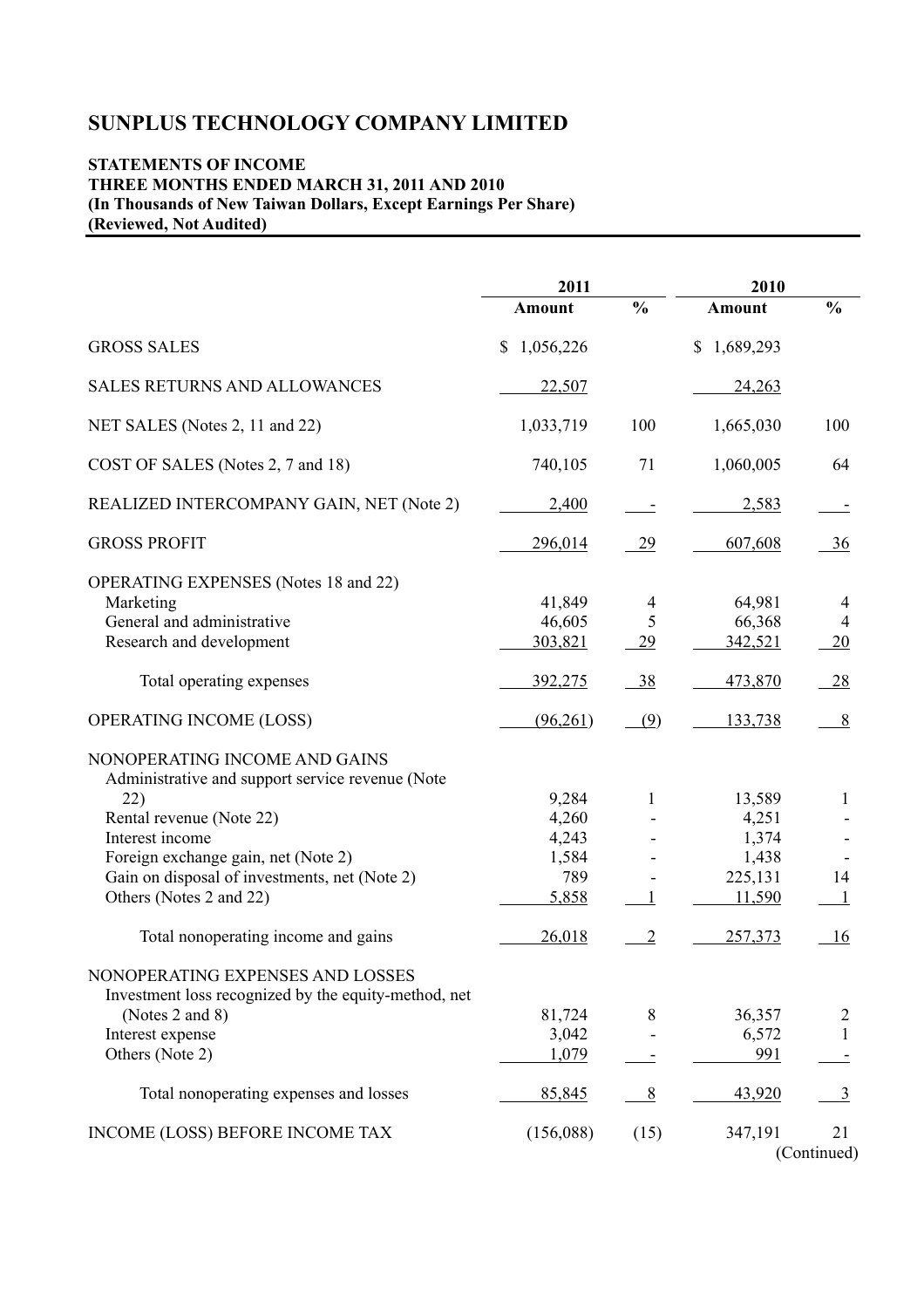### **STATEMENTS OF INCOME THREE MONTHS ENDED MARCH 31, 2011 AND 2010 (In Thousands of New Taiwan Dollars, Except Earnings Per Share) (Reviewed, Not Audited)**

|                                                              | 2011                                         |                                             | 2010                                  |                                      |  |
|--------------------------------------------------------------|----------------------------------------------|---------------------------------------------|---------------------------------------|--------------------------------------|--|
|                                                              | <b>Amount</b>                                | $\frac{0}{0}$                               |                                       | $\frac{6}{6}$                        |  |
| INCOME TAX (BENEFIT) EXPENSE (Notes 2 and<br>19)             | (3,553)                                      |                                             | 38,487                                |                                      |  |
| NET INCOME (LOSS)                                            | (152, 535)<br>\$                             | (15)                                        | 308,704                               | $-19$                                |  |
|                                                              | 2011                                         |                                             | 2010                                  |                                      |  |
|                                                              | <b>Before</b><br><b>Income</b><br><b>Tax</b> | <b>After</b><br><b>Income</b><br><b>Tax</b> | <b>Before</b><br>Income<br><b>Tax</b> | After<br><b>Income</b><br><b>Tax</b> |  |
| EARNINGS (LOSS) PER SHARE IN NEW TAIWAN<br>DOLLARS (Note 20) |                                              |                                             |                                       |                                      |  |
| <b>Basic</b><br>Diluted                                      | (0.26)                                       | (0.26)                                      | \$<br>0.59<br>0.59                    | 0.52<br>0.52                         |  |

The pro forma net income (loss) and earnings per share (EPS) on the assumption that the stock of parent company held by its subsidiary is treated as an available-for-sale financial assets and not as treasury stock are as follows (Note 17):

|                                                                                                                                                | 2010          |                                                             |               | 2009    |
|------------------------------------------------------------------------------------------------------------------------------------------------|---------------|-------------------------------------------------------------|---------------|---------|
|                                                                                                                                                | <b>Before</b> | After<br><b>Income Tax Income Tax Income Tax Income Tax</b> | <b>Before</b> | After   |
| <b>NET INCOME (LOSS)</b>                                                                                                                       | \$ (156,088)  | \$ (152, 535)                                               | \$347,191     | 308.704 |
| <b>BASIC EPS</b><br>Based on weighted-average shares<br>outstanding - 596,001 thousand shares in 2011<br>and 596,910 thousand shares in 2010   | $$$ (0.26)    | $$$ (0.26)                                                  | \$0.58        | \$0.52  |
| <b>DILUTED EPS</b><br>Based on weighted-average shares<br>outstanding - 601,236 thousand shares in 2011<br>and 596,910 thousand shares in 2010 |               |                                                             | \$0.58        |         |

The accompanying notes are an integral part of the financial statements.

(With Deloitte & Touche review report dated April 18, 2011) (Concluded)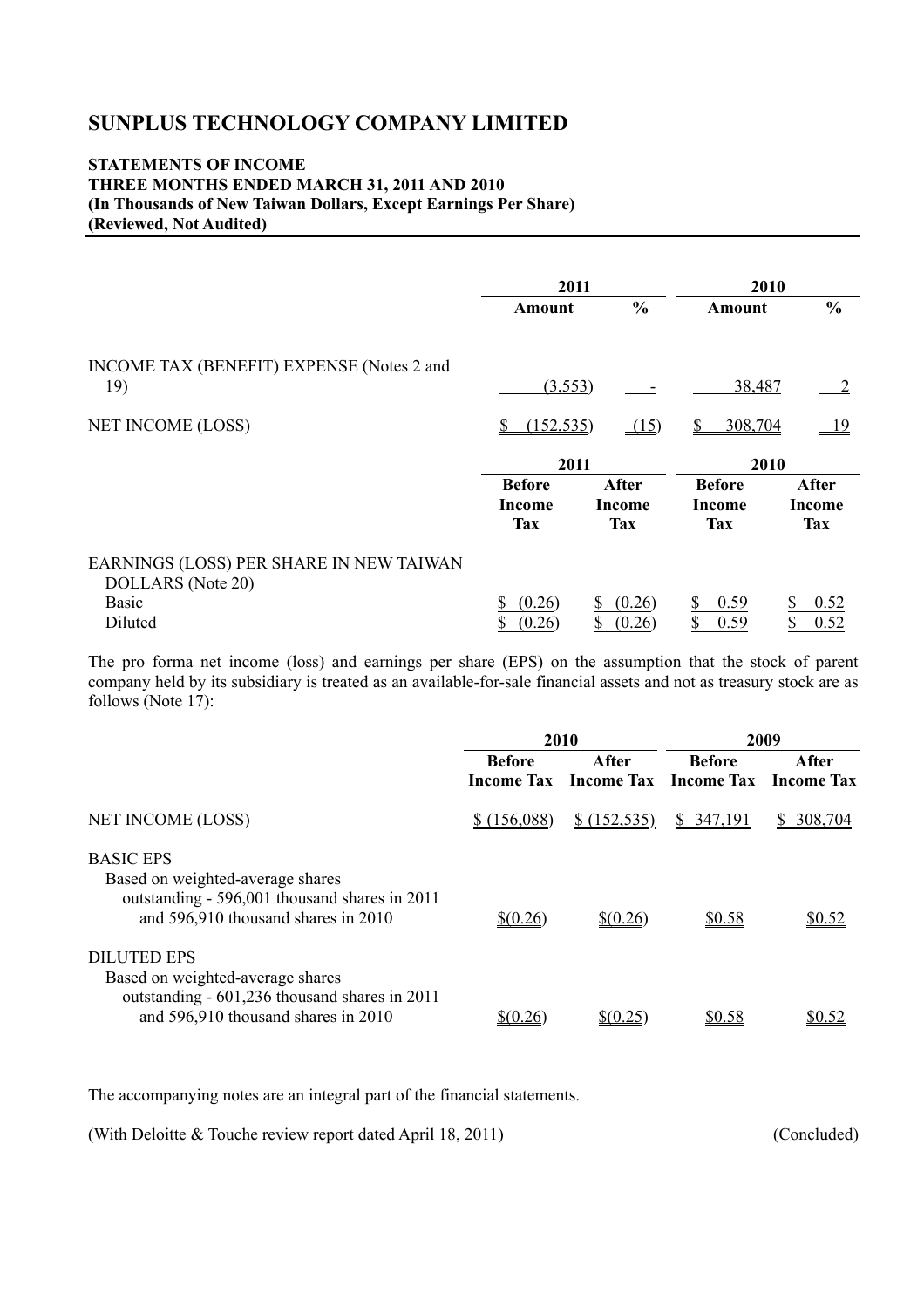# **STATEMENTS OF CASH FLOWS THREE MONTHS ENDED MARCH 31, 2011 AND 2010 (In Thousands of New Taiwan Dollars) (Reviewed, Not Audited)**

|                                                                    | 2011             | 2010          |
|--------------------------------------------------------------------|------------------|---------------|
| CASH FLOWS FROM OPERATING ACTIVITIES                               |                  |               |
| Net income (loss)                                                  | \$<br>(152, 535) | \$<br>308,704 |
| Adjustments to reconcile net income (loss) to net cash provided by |                  |               |
| operating activities:                                              |                  |               |
| Depreciation and amortization                                      | 77,675           | 109,490       |
| Gain on disposal of investments, net                               | (789)            | (225, 131)    |
| Investment loss recognized by the equity-method, net               | 81,724           | 36,357        |
| Realized royalty income                                            | (543)            | (544)         |
| Gain (loss) on disposal of properties                              | 198              | (1,170)       |
| Realized intercompany gain, net                                    | (2,400)          | (2, 583)      |
| Deferred income tax                                                | (3,553)          | 14,798        |
| Accrued pension liability                                          | (624)            | (701)         |
| Net changes in operating assets and liabilities                    |                  |               |
| Accounts receivable                                                | 142,076          | 275,113       |
| Other receivables                                                  | 12,624           | 17,960        |
| Other receivables-related parties                                  | (2,568)          | (4,143)       |
| Inventories                                                        | 166,712          | (165, 835)    |
| Other current assets                                               | (4,004)          | (17,215)      |
| Accounts payable                                                   | (197,050)        | (43, 945)     |
| Income tax payable                                                 |                  | 23,689        |
| Accrued expenses                                                   | (118, 282)       | (66, 427)     |
| Other current liabilities                                          | 1,269            | (2,655)       |
| Net cash provided by (used in) operating activities                | (70)             | 255,762       |
| CASH FLOWS FROM INVESTING ACTIVITIES                               |                  |               |
| Proceeds from disposal of :                                        |                  |               |
| Available-for-sale financial assets                                | 479,796          | 480,132       |
| Equity-method investments                                          |                  | 328,940       |
| Properties                                                         |                  | 4,666         |
| Acquisition of:                                                    |                  |               |
| Available-for-sale financial assets                                | (229, 641)       | (30,000)      |
| Equity-method investments                                          | (17, 592)        | (547, 570)    |
| Properties                                                         | (14, 532)        | (10, 340)     |
| Increase in prepayments for long-term investments in stocks        | (211,060)        |               |
| Increase in intangible assets                                      | (54, 645)        | (7,374)       |
| Increase in deferred charges and others                            | (36, 425)        | (31,894)      |
| Other receivables - related parties                                | (81,000)         | (80,000)      |
| Net cash provided by (used in) investing activities                | (165,099)        | 106,560       |
| CASH FLOWS FROM FINANCING ACTIVITIES                               |                  |               |
| Increase in short-term loans                                       | 50,130           |               |
| Repayments of long-term bank loans                                 | (92,500)         | (437,000)     |
|                                                                    |                  | (Continued)   |